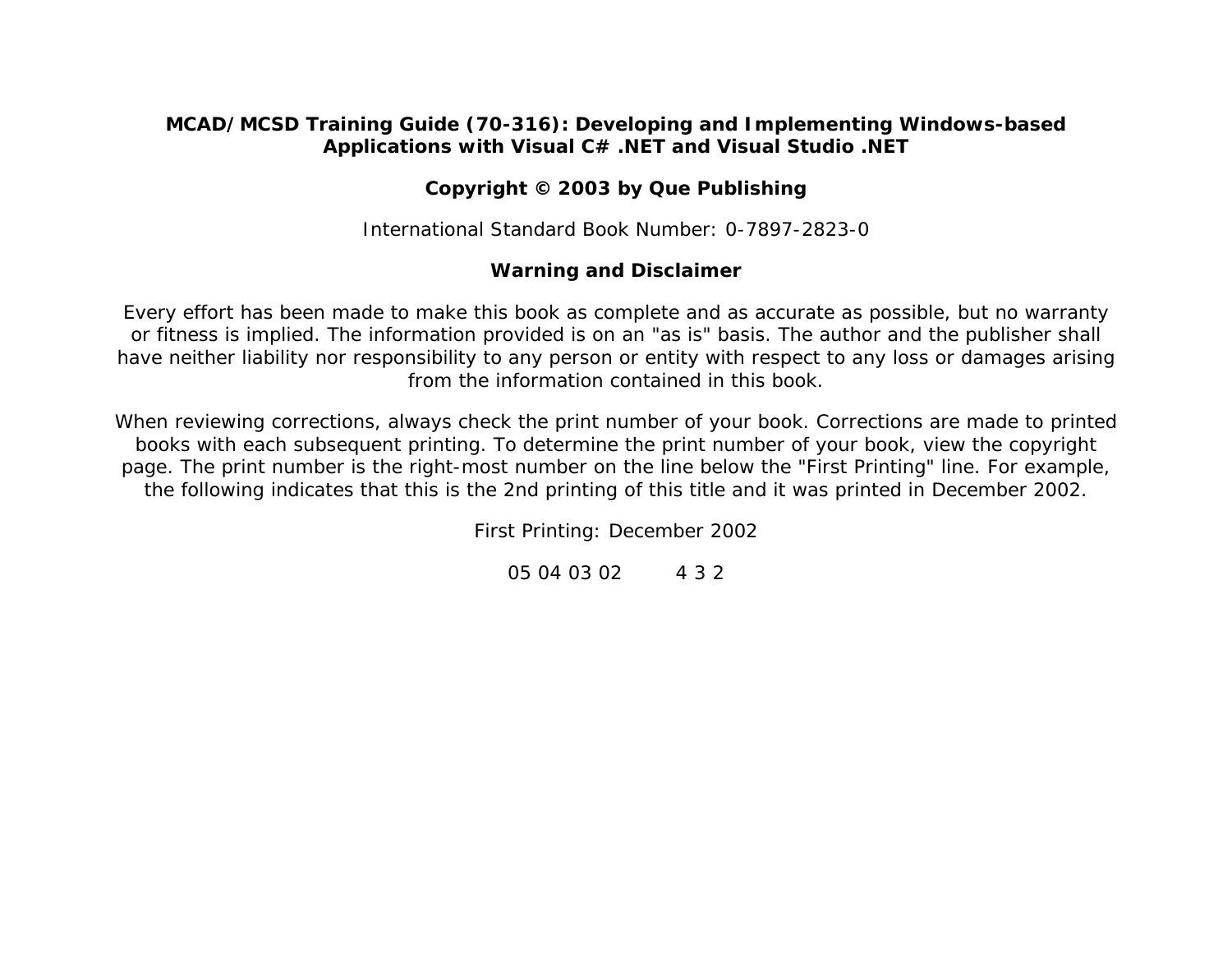## **First and Second printing errata**

| Pg | <b>Error</b>                                                                                            | Correction                                                                                                                                                                       |
|----|---------------------------------------------------------------------------------------------------------|----------------------------------------------------------------------------------------------------------------------------------------------------------------------------------|
| 37 | Figure 1.7 should display form StepByStep1_1<br>instead of Form1                                        |                                                                                                                                                                                  |
| 68 | 2nd bullet point, 2nd sentence:                                                                         |                                                                                                                                                                                  |
|    | The keyword qualifies it for the current<br>instance of the form.                                       | The <b>this</b> keyword qualifies it for the current instance<br>of the form.                                                                                                    |
| 87 | Step 4, line 9:                                                                                         |                                                                                                                                                                                  |
|    |                                                                                                         | Pen penYellow = new Pen (Color.Blue, 20) Pen penBlue = new Pen (Color.Blue, 20);                                                                                                 |
| 93 | Code for step 4 at top of page                                                                          | Make sure the file you use exists in the same<br>directory as the .exe file when you run the<br>application. If you want to use a different file, change<br>the code accordingly |
| 94 | Paragraph just above the bulleted list, 2nd<br>sentence:                                                |                                                                                                                                                                                  |
|    | However, the Image class is abstract, which<br>means you can create an instance of it in your<br>class. | However, the Image class is abstract, which means<br>you <b>cannot</b> create an instance of it in your class.                                                                   |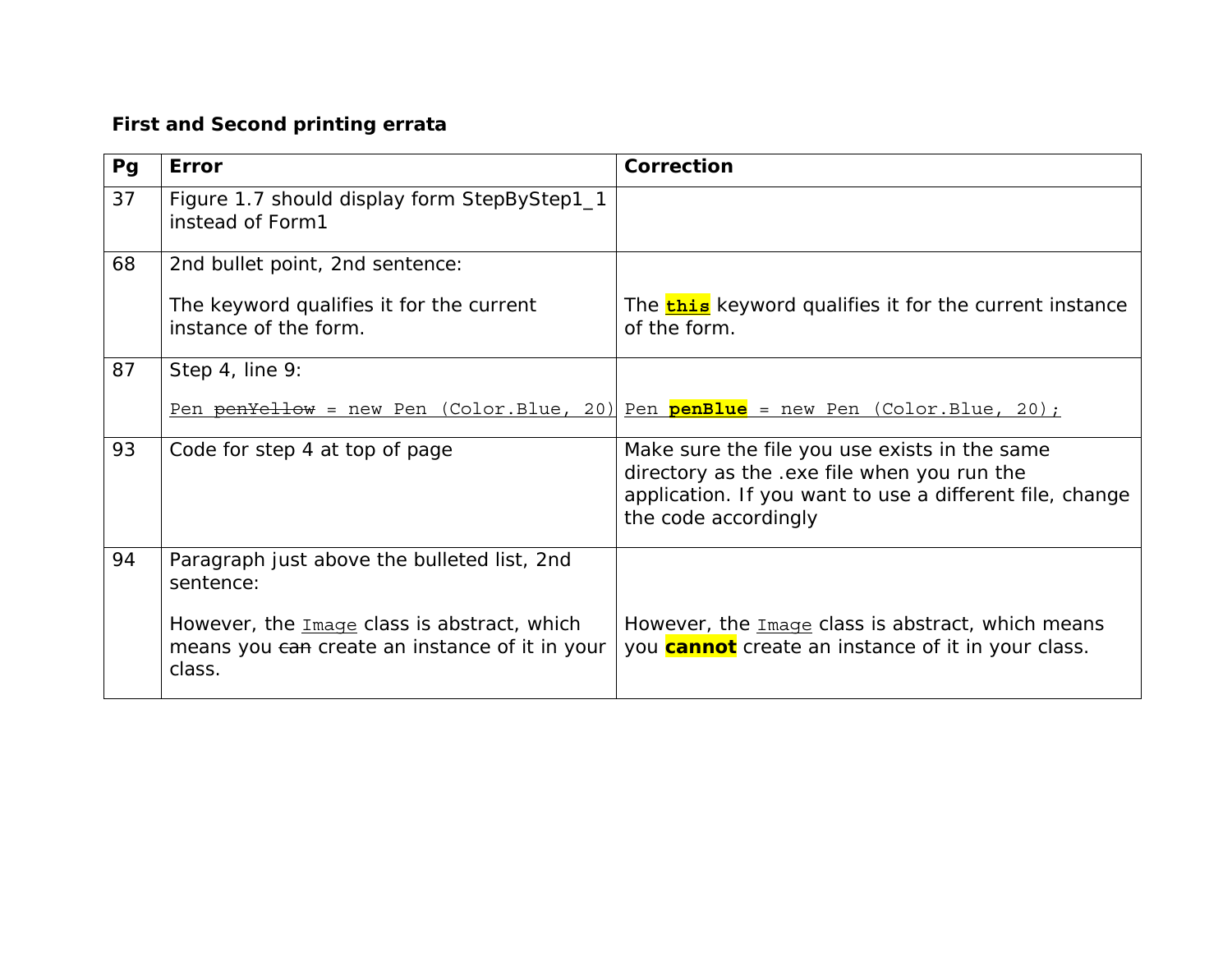| 102 | Step 4, code:                                          |                                                                |
|-----|--------------------------------------------------------|----------------------------------------------------------------|
|     | private StringBuilder text;                            | private StringBuilder sbText;                                  |
|     | Step 5, code:                                          |                                                                |
|     | $this. \ttext{text} = new StringBuilder()$ ;           | this. sbText = new StringBuilder();                            |
|     | Step 7, 7th line of code:                              |                                                                |
|     | grfx.DrawString(text.ToString(), Font,                 | grfx.DrawString(sbText.ToString(), Font,                       |
| 110 | Step 9, first line:                                    | (Note the placement of the period)                             |
|     | GraphicsFrom.Hwnd()                                    | Graphics.FromHwnd()                                            |
| 157 | Step 3, line 1:                                        |                                                                |
|     | Change the $ListBox$ control's $Text$ property         | Change the <b>ListBox</b> control's <b>Name</b> property       |
| 162 | Step 3                                                 | Add this sentence to the end:                                  |
|     |                                                        | Change the ComboBox control's ItemHeight property<br>to $25$ . |
| 175 | Step 5 code:                                           |                                                                |
|     | using System. Text;                                    | using System. IO;                                              |
| 178 | Table 2.21, ValueChanged entry:                        |                                                                |
|     | ValueChanged is of type Event rather than<br>Property. |                                                                |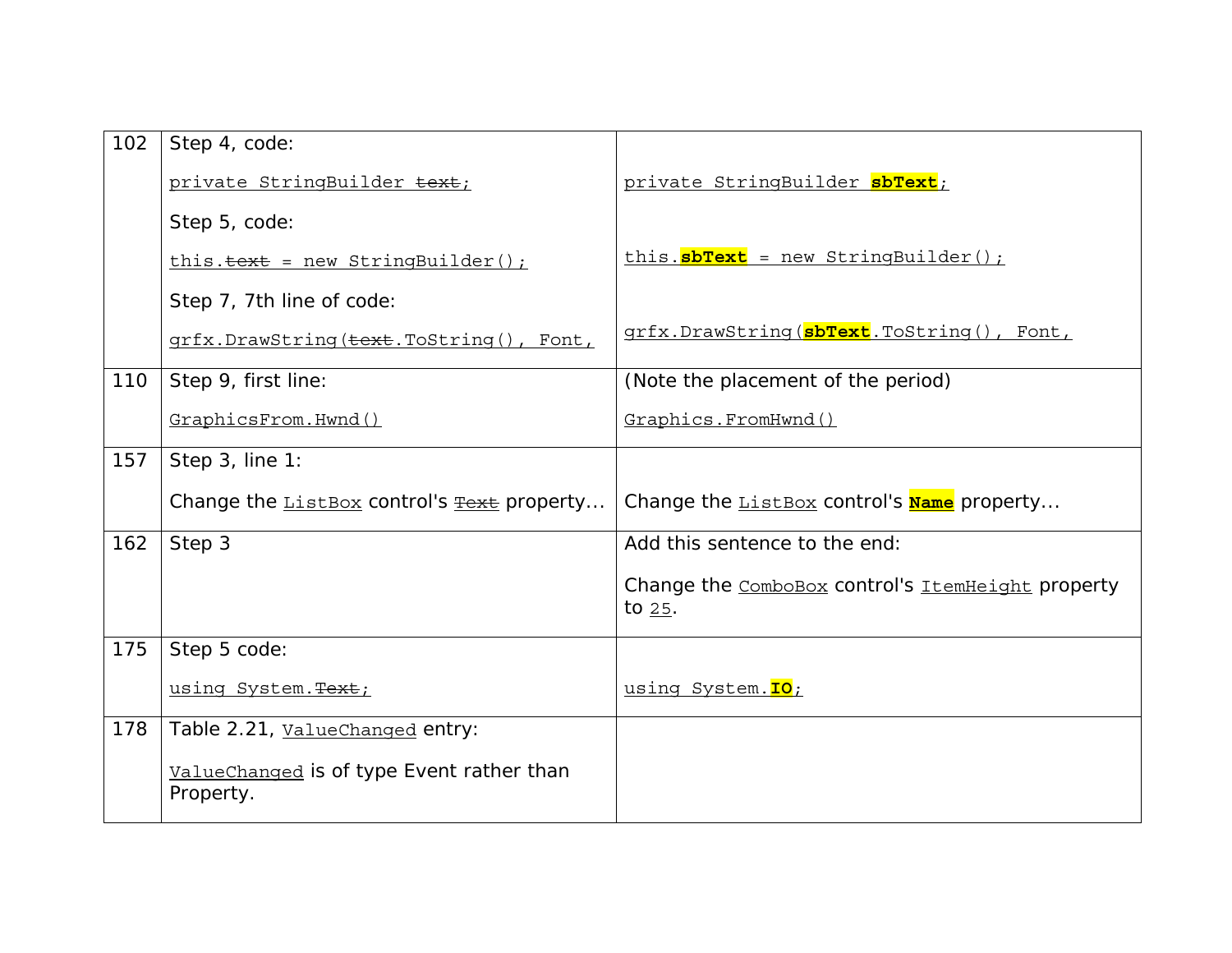| 179 | Step 5:                                                                                                                                                   |                                                                                                                                                                              |
|-----|-----------------------------------------------------------------------------------------------------------------------------------------------------------|------------------------------------------------------------------------------------------------------------------------------------------------------------------------------|
|     | Name a Label control lblMessage. Change<br>the label's $size -$ Height property to 1 and<br>BorderStyle property to Fixed3D to<br>represent it as a line. | Name a Label control lblMessage. Add another<br>Label control to represent a line, and change its<br>Size - Height property to 1 and its BorderStyle<br>property to Fixed3D. |
| 190 | Step 3, 2nd sentence:                                                                                                                                     |                                                                                                                                                                              |
|     | Name it <b>EDITE EXE</b> and change its <b>Dock</b> property<br>to $Fill.$                                                                                | Name it <b>rtbText</b> and change its <b>Dock</b> property to<br>Fill.                                                                                                       |
| 212 | Add the following to the end of step 7:                                                                                                                   |                                                                                                                                                                              |
|     | Change the MergeType property of mnuFile to<br>MergeItems.                                                                                                |                                                                                                                                                                              |
| 213 | Add the following to the end of step 8:                                                                                                                   |                                                                                                                                                                              |
|     | Change the MergeOrder property of<br>mnuWindow to 20.                                                                                                     |                                                                                                                                                                              |
|     | Add the following to the beginning of step<br>10:                                                                                                         |                                                                                                                                                                              |
|     | From the toolbox, drag and drop a<br>OpenFileDialog (dlgFileOpen) component<br>onto the form.                                                             |                                                                                                                                                                              |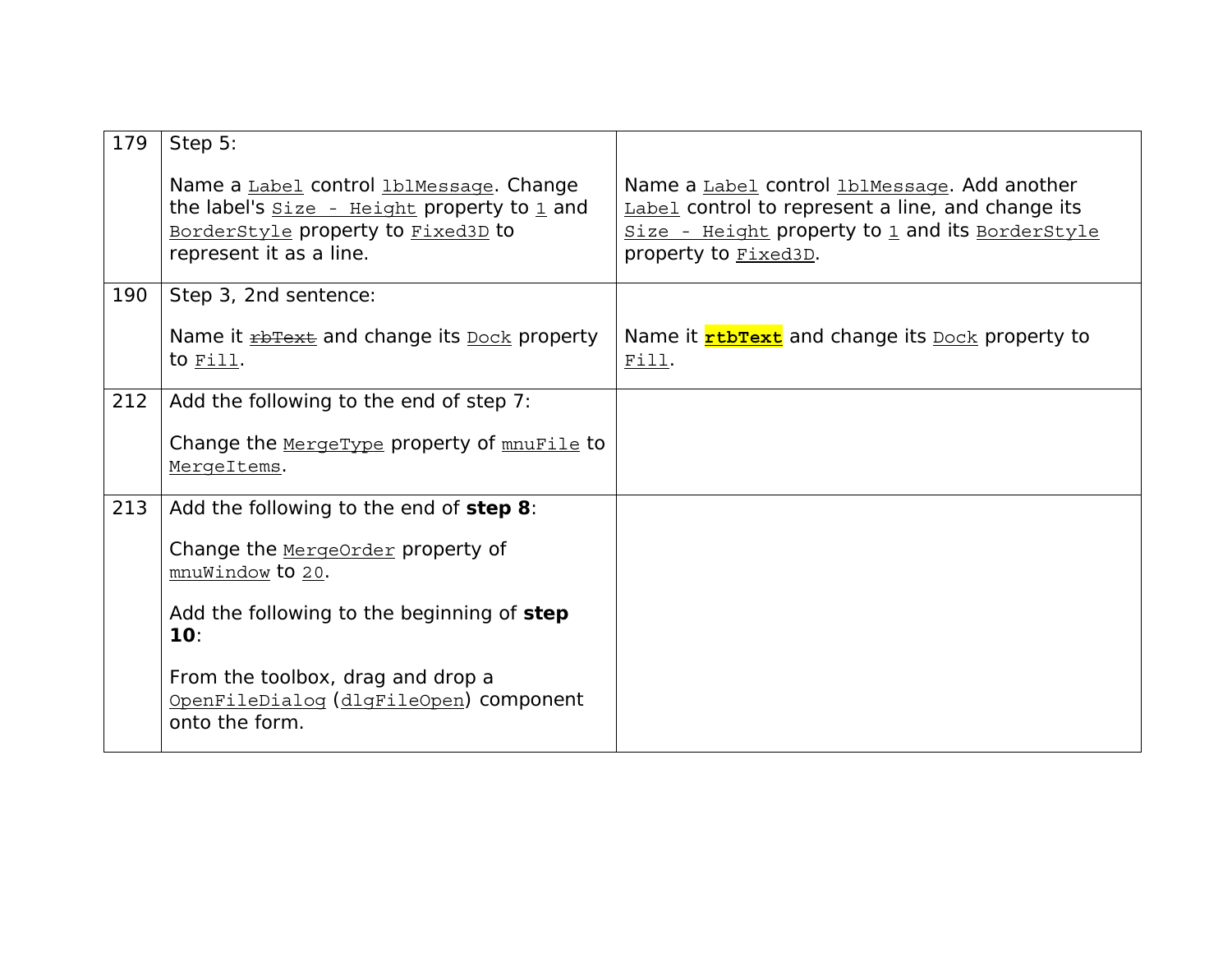| 272 | 1st paragraph, last sentence:                                                                                                                                                                                  |                                                                                                                                                                                                             |
|-----|----------------------------------------------------------------------------------------------------------------------------------------------------------------------------------------------------------------|-------------------------------------------------------------------------------------------------------------------------------------------------------------------------------------------------------------|
|     | To achieve this, you can set the <b>Cancel</b><br>property of the Cancel Event Args argument of<br>the field's <b>Validating</b> event to false.                                                               |                                                                                                                                                                                                             |
| 306 | Step 6:                                                                                                                                                                                                        |                                                                                                                                                                                                             |
|     | In the Properties windows, double-click the<br><b>Click</b> event of the ColorMixerX control and<br>add the following code to its event handler:                                                               | In the Properties window, double-click the <b>Changed</b><br>event of the ColorMixerX control and add the<br>following code to its event handler:                                                           |
|     | Step 7:                                                                                                                                                                                                        |                                                                                                                                                                                                             |
|     | Select the project <b>StepByStep4 4</b> in Solution<br>Explorer and select Build from the context<br>menu. This generates a StepByStep4 4.dll<br>file that contains the code for the<br>ColorMixtureX control. | Select the project <b>StepByStep4 5</b> in Solution<br>Explorer and select Build from the context menu. This<br>generates a stepByStep4 5.dll file that contains the<br>code for the ColorMixtureX control. |
| 321 | Step 4, 1st sentence:                                                                                                                                                                                          |                                                                                                                                                                                                             |
|     | Switch to the design view and click anywhere<br>on the empty gray area so that the control<br>DigitalClock is selected.                                                                                        | Switch to the design view and click anywhere on the<br>empty gray area so that the control <b>NumericTextBox</b><br>is selected.                                                                            |
| 342 | Step 3, add the following to the end:                                                                                                                                                                          |                                                                                                                                                                                                             |
|     | Set the <b>Text</b> property of all three Label<br>controls to $0$ .                                                                                                                                           |                                                                                                                                                                                                             |
| 343 | Exercise 4.2, step 1:                                                                                                                                                                                          | Exercise 4.2, step 1:                                                                                                                                                                                       |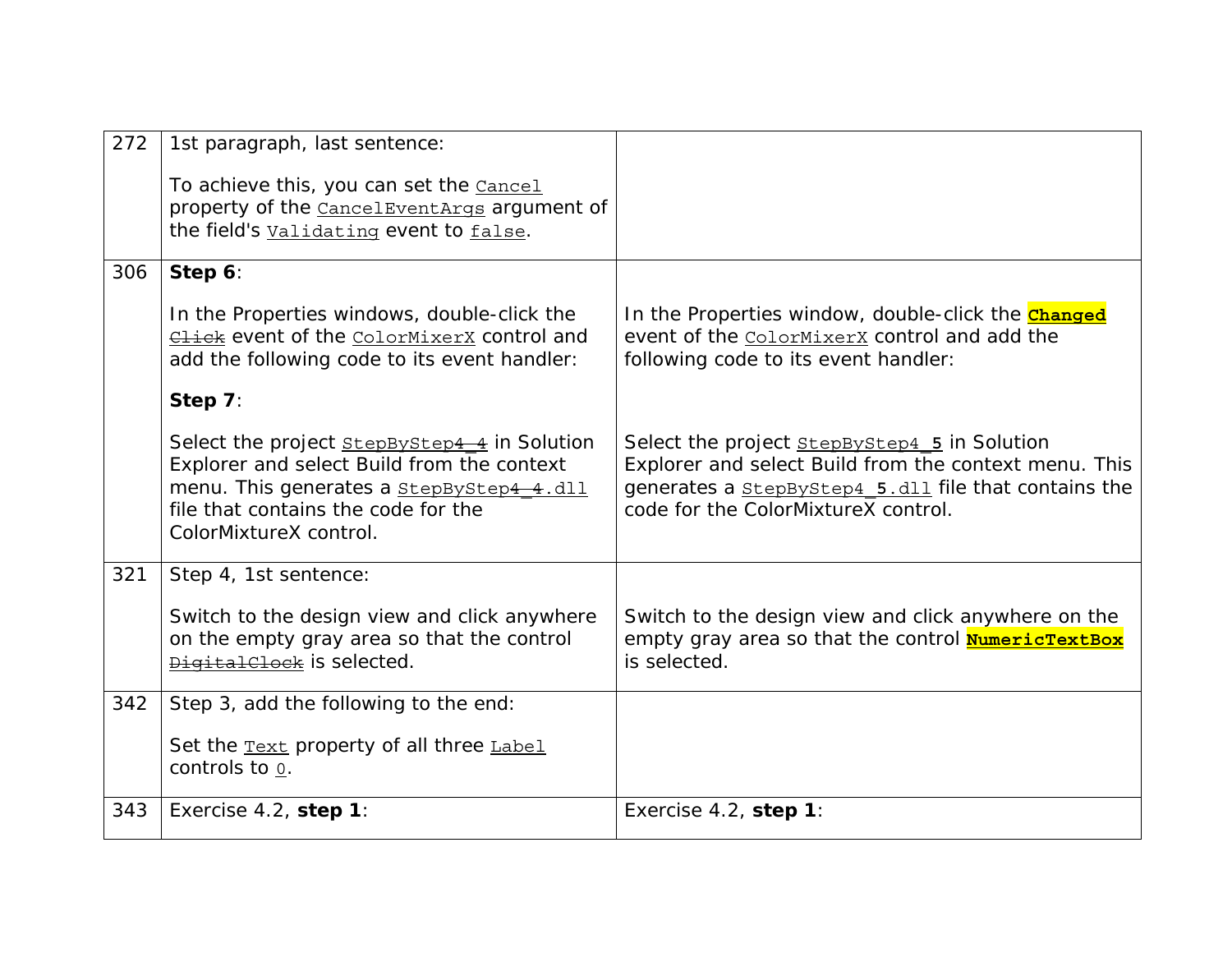|     | Create a new project with the Windows<br>Control Library template in solution<br><b>Step 3</b> , add the following to the end:                                                                                   | Create a new project with the Windows <b>Application</b><br>template in solution<br>Step 5 text, change to this:                                                                                                     |
|-----|------------------------------------------------------------------------------------------------------------------------------------------------------------------------------------------------------------------|----------------------------------------------------------------------------------------------------------------------------------------------------------------------------------------------------------------------|
|     | Add an OpenFileDialog control (dlgOpen) to<br>the form.                                                                                                                                                          | 5.<br>Double-click the <b>Button</b> control and add the<br>following code to its <b>Click</b> event handler:                                                                                                        |
|     | Step 5 text:                                                                                                                                                                                                     |                                                                                                                                                                                                                      |
|     | 5.<br>Add code to handle the Load event of<br>the form and the<br>SelectedIndexChanged event of the<br>ComboBox control:                                                                                         |                                                                                                                                                                                                                      |
| 348 | Answers to Review Questions, step 2:                                                                                                                                                                             |                                                                                                                                                                                                                      |
|     | The event handler method usually contains<br>two parameters: the object that was the<br>target of the event and an object of type<br>System. EventArqs or its derived class that<br>contains event-related data. | The <b>event handler</b> usually contains two parameters:<br>the object that was the <b>source</b> of the event and an<br>object of type System. EventArgs or its derived class<br>that contains event-related data. |
| 356 | Step 1 at the bottom of the page:                                                                                                                                                                                |                                                                                                                                                                                                                      |
|     | Launch a new Visual C# Windows<br>$1_{\cdot}$<br>application project. Name it 315C05.                                                                                                                            | 1 <sub>1</sub><br>Launch a new Visual C# Windows application<br>project. Name it <b>316C06</b> .                                                                                                                     |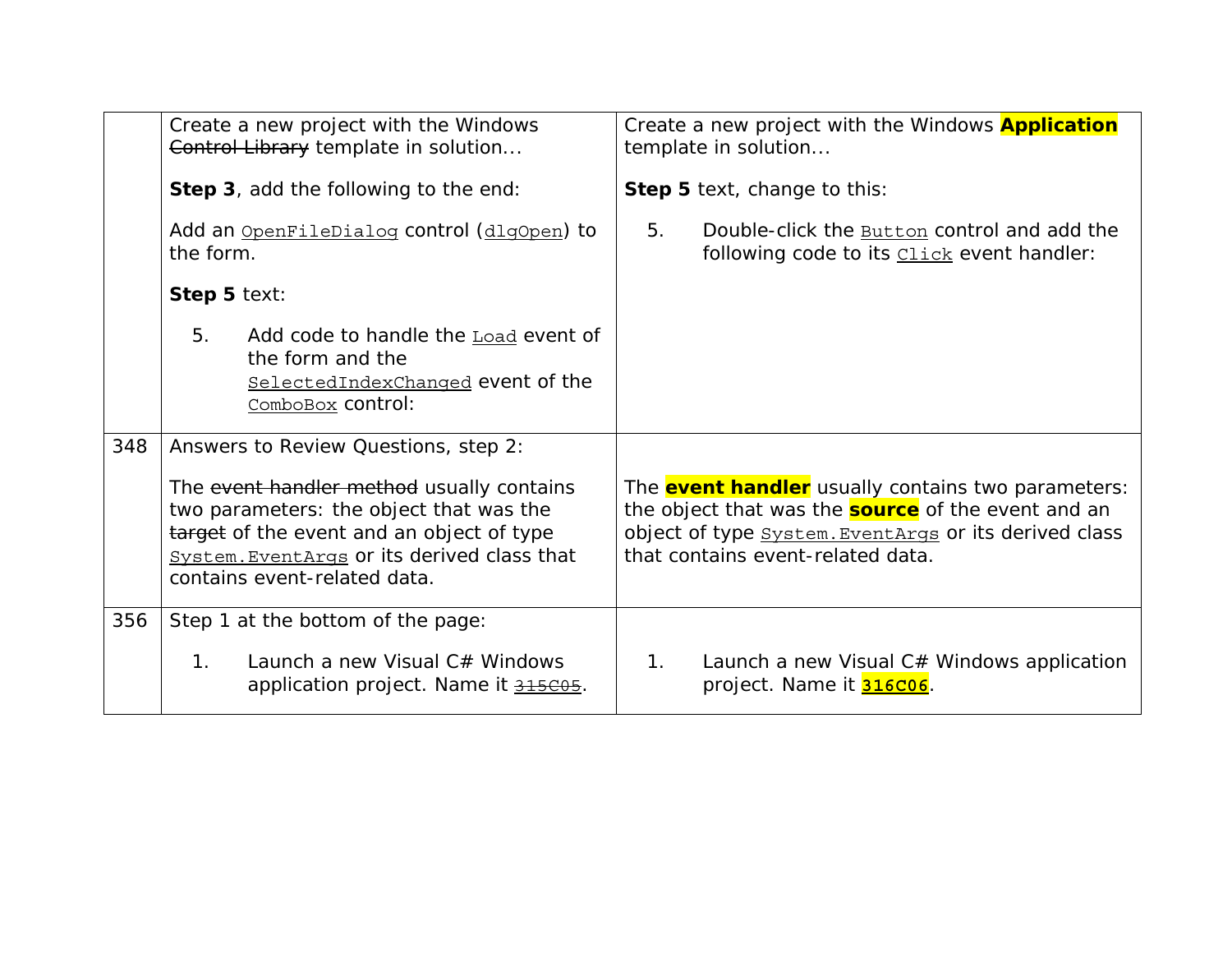| 365 | Note in right margin should be changed to the<br>following:<br><b>The Northwind Sample</b><br>Database[em]Whenever I've used data from<br>a database in this book, I've used the<br>Northwind sample database that comes as<br>part of SQL Server 2000. If you don't have<br>SQL Server, you can use Microsoft Data<br>Engine (MSDE), which installs as a part of the<br>Microsoft. NET Framework SDK QuickStarts,<br>Tutorials and Samples installation. Microsoft<br>NET SDK installs as a part of Visual Studio<br>.NET or can be installed from<br>http://qo.microsoft.com/fwlink/?LinkId=<br>8684. If you use MSDE, you'll need to change<br>the name of the database server in the book's<br>code from (local) to (local) \NetSDK. |                                                                              |
|-----|------------------------------------------------------------------------------------------------------------------------------------------------------------------------------------------------------------------------------------------------------------------------------------------------------------------------------------------------------------------------------------------------------------------------------------------------------------------------------------------------------------------------------------------------------------------------------------------------------------------------------------------------------------------------------------------------------------------------------------------|------------------------------------------------------------------------------|
| 407 | Guided Practice Exercise 5.2, 1st paragraph,<br>5th line:<br>presented in a combolox control, and the<br>corresponding order detail                                                                                                                                                                                                                                                                                                                                                                                                                                                                                                                                                                                                      | presented in a <b>ListBox</b> control, and the<br>corresponding order detail |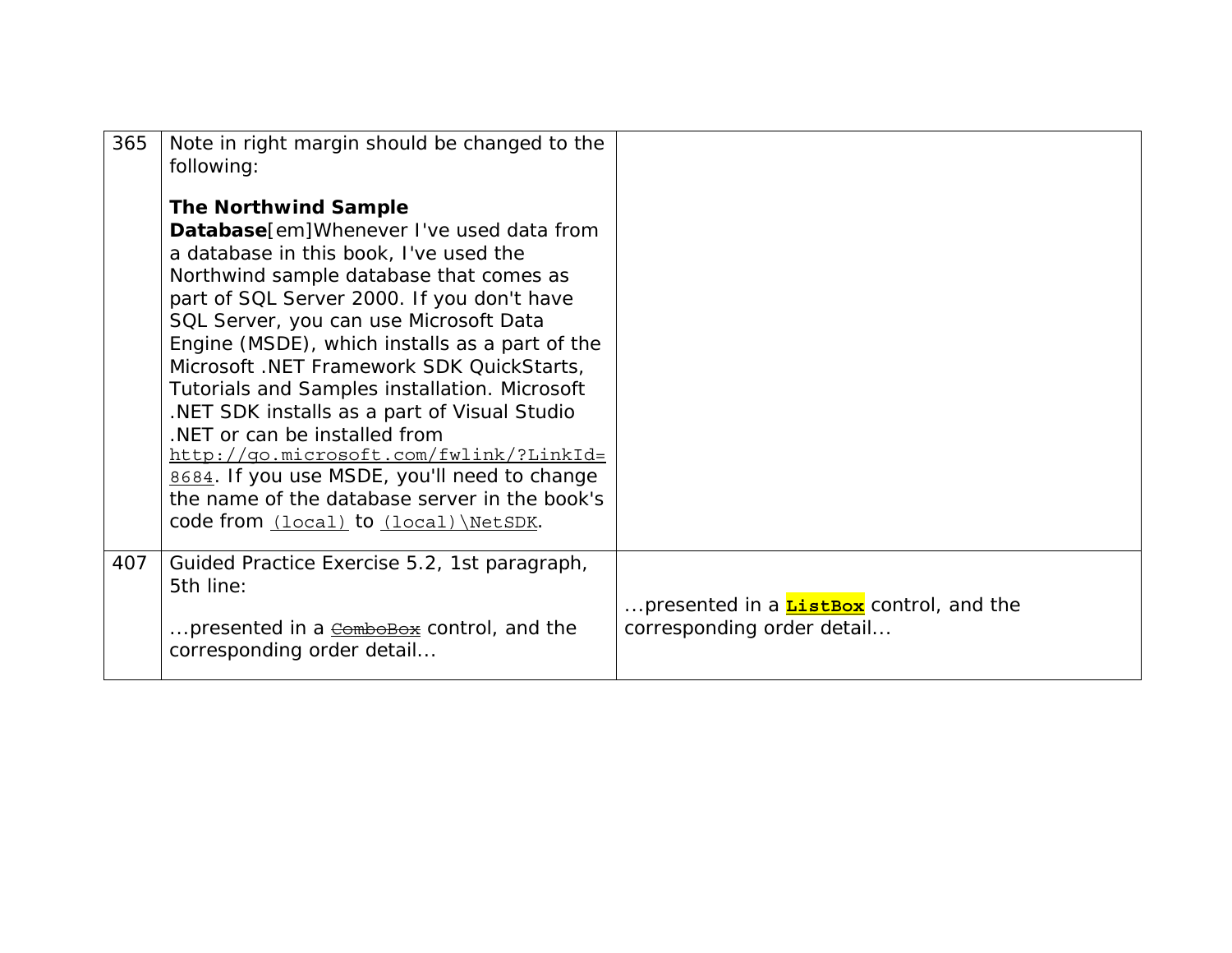| 420 | Question 7, last sentence:                                                                                                                                                                                                                                                    |                                                                                                                                                                                                                                                                                                                                                                                                                                                                                                                                 |
|-----|-------------------------------------------------------------------------------------------------------------------------------------------------------------------------------------------------------------------------------------------------------------------------------|---------------------------------------------------------------------------------------------------------------------------------------------------------------------------------------------------------------------------------------------------------------------------------------------------------------------------------------------------------------------------------------------------------------------------------------------------------------------------------------------------------------------------------|
|     | What line of code should you use to load the<br>data from the database into the DataSet<br>object?                                                                                                                                                                            | You want to ensure that data access code does not<br>generate conflicts with the existing names of the<br>tables or columns. Which of the following code<br>segments should you use to load the data from the<br>database into the <b>DataSet</b> object?                                                                                                                                                                                                                                                                       |
| 424 | Question 7, bottom of page:                                                                                                                                                                                                                                                   |                                                                                                                                                                                                                                                                                                                                                                                                                                                                                                                                 |
|     | <b>D.</b> In a call to the $Fill()$ method of a<br>SqlDataAdapter object, you must specify the<br>DataSet object to fill as an object and the<br>table to fill as a string. For more information,<br>see the section "Drag-and-Drop from Server<br>Explorer" in this chapter. | <b>D.</b> In a call to the $Fill()$ method of a<br>SqlDataAdapter object, you must specify the<br>DataSet object to fill as an object and the table to fill<br>as a string. <b>Answer C is incorrect because the</b><br>following use of the <b>Fill()</b> method,<br>sqlDataAdapter1.Fill(dsPhysicians1),<br>will automatically create the table name, which<br>may generate naming conflicts in your<br><b>application.</b> For more information, see the section<br>"Drag-and-Drop from Server Explorer" in this<br>chapter. |
| 450 | Third UPDATE statement:                                                                                                                                                                                                                                                       |                                                                                                                                                                                                                                                                                                                                                                                                                                                                                                                                 |
|     | UPDATE Suppliers INNER JOIN Products<br>ON Suppliers. SupplierID = Products. SupplierID<br>SET Products. Discontinued = 1<br>WHERE Suppliers. Country = 'Italy'                                                                                                               | UPDATE Products<br>SET Discontinued = 1<br>FROM Suppliers INNER JOIN Products<br>ON Suppliers. SupplierID = Products. SupplierID<br>WHERE Suppliers.country = 'Italy'                                                                                                                                                                                                                                                                                                                                                           |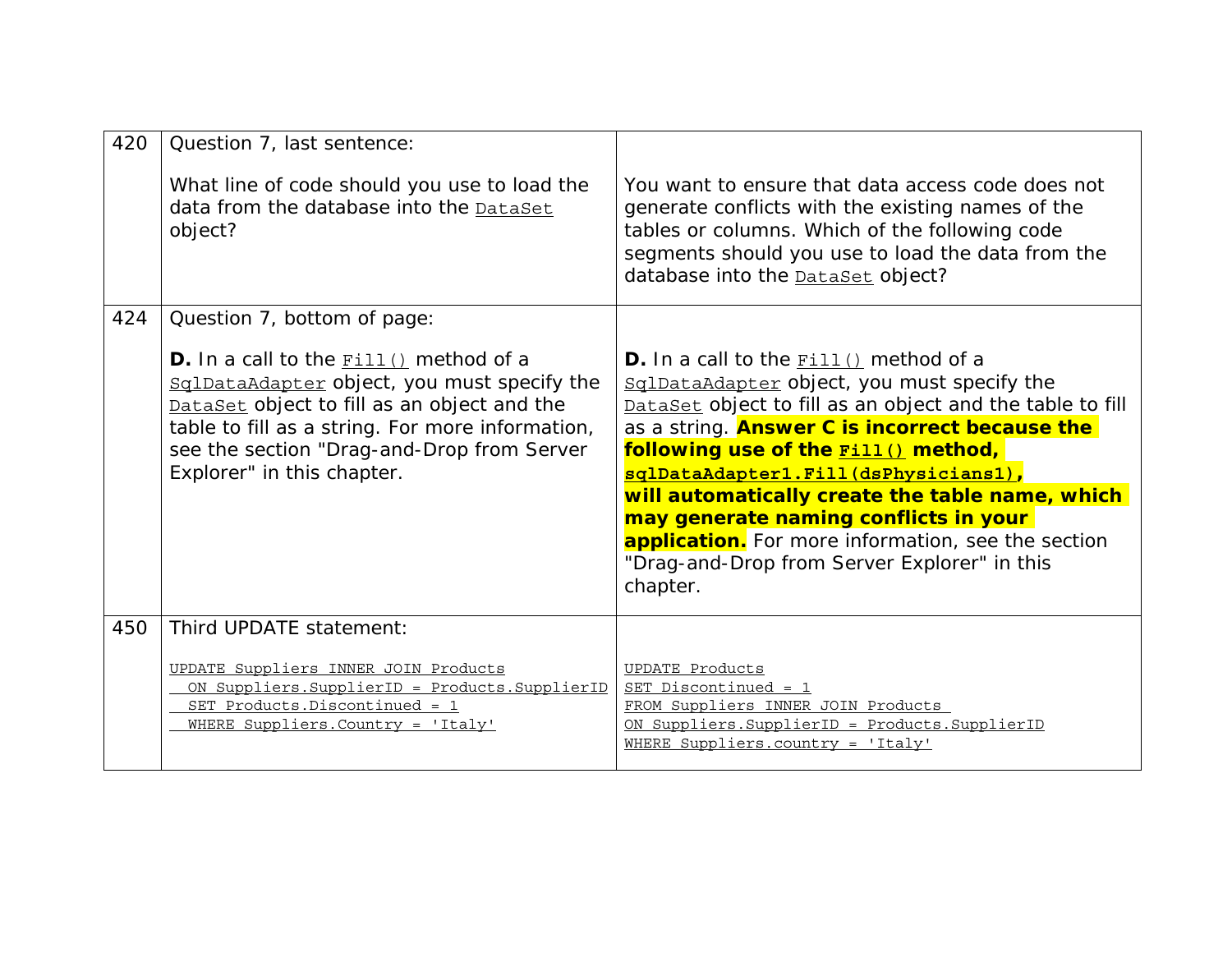| 530         | Add the following line after the last line of<br>code on this page:<br>$xtr.Close()$ ;                                                                                                                                         |  |
|-------------|--------------------------------------------------------------------------------------------------------------------------------------------------------------------------------------------------------------------------------|--|
| 548-<br>549 | In Exercise 6.1, Step 8, the following two<br>lines of code are not needed because the<br>SqlDataAdapter object will automatically<br>open and close the connection:<br>$cnn.Open()$ ;<br>$\cdot\cdot\cdot$<br>$cnn.Close()$ ; |  |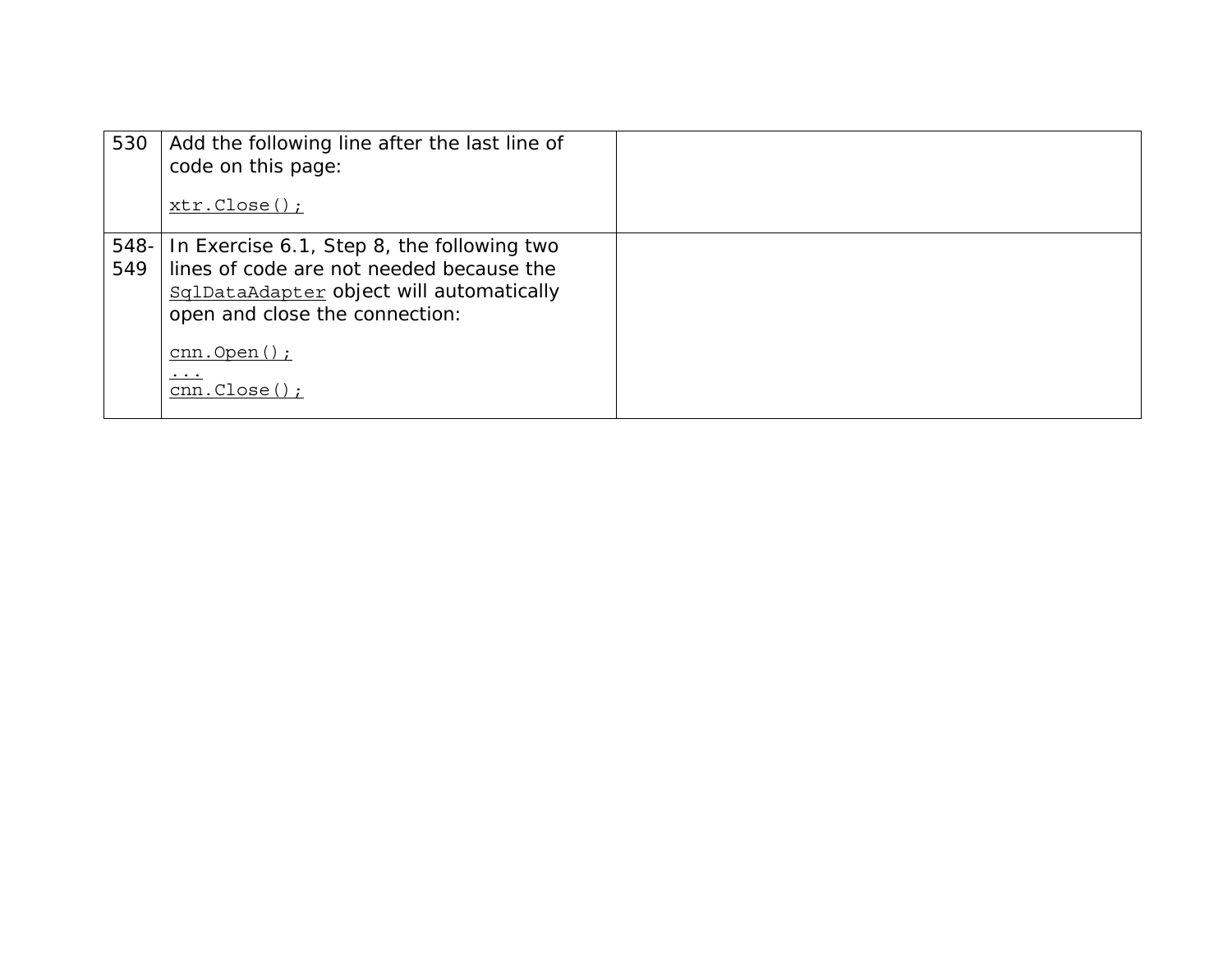| 550 | In Exercise 6.2, Step 4, change the comment<br>to:                                                                                              |                                                                                                                                 |
|-----|-------------------------------------------------------------------------------------------------------------------------------------------------|---------------------------------------------------------------------------------------------------------------------------------|
|     | Load the product list                                                                                                                           |                                                                                                                                 |
|     | and the following two lines of code are not<br>needed because the sqlDataAdapter object<br>will automatically open and close the<br>connection: |                                                                                                                                 |
|     | $cnn.Open()$ ;<br>$\cdot$<br>$cnn.Close()$ ;                                                                                                    |                                                                                                                                 |
|     | In Exercise 6.2, Step 5, change the for<br>statement to:                                                                                        |                                                                                                                                 |
|     | $for$ (int intI=0; intI <<br>ds.Tables["Products"].Columns.Count;<br>$intI++)$                                                                  |                                                                                                                                 |
| 636 | Question 11, option D:                                                                                                                          |                                                                                                                                 |
|     | Retrieve a <b>DataTime</b> object from<br>Thread. CurrentThread. CurrentCulture and<br>use its methods to format the dates.                     | Retrieve a <b>DataTime</b> object from<br>Thread. Current Thread. Current UICulture and use<br>its methods to format the dates. |
| 645 | Step 6, 2nd sentence:                                                                                                                           |                                                                                                                                 |
|     | Select the COM tab in the Add Reference<br>dialog box.                                                                                          | Select the <b>.NET</b> tab in the Add Reference dialog box.                                                                     |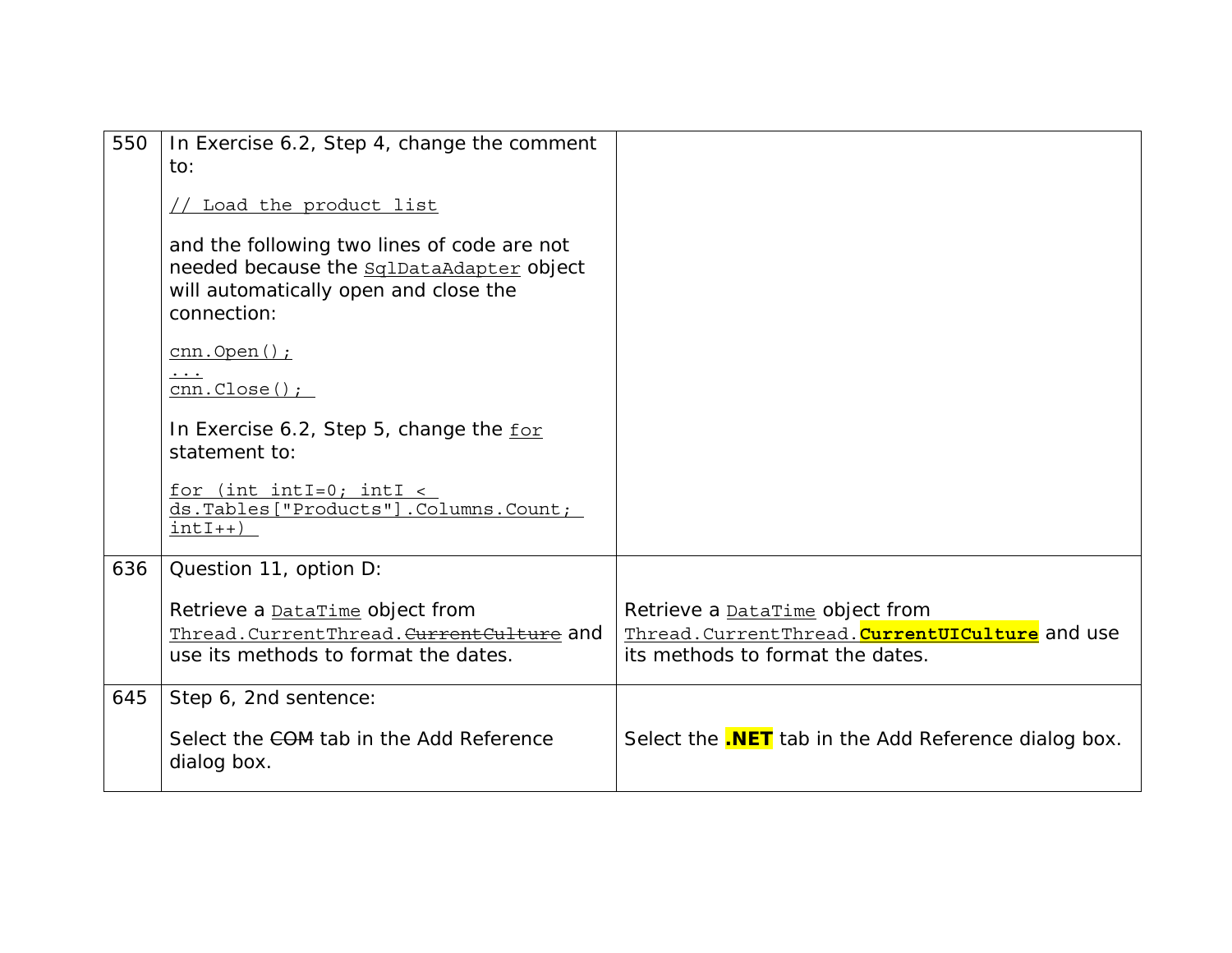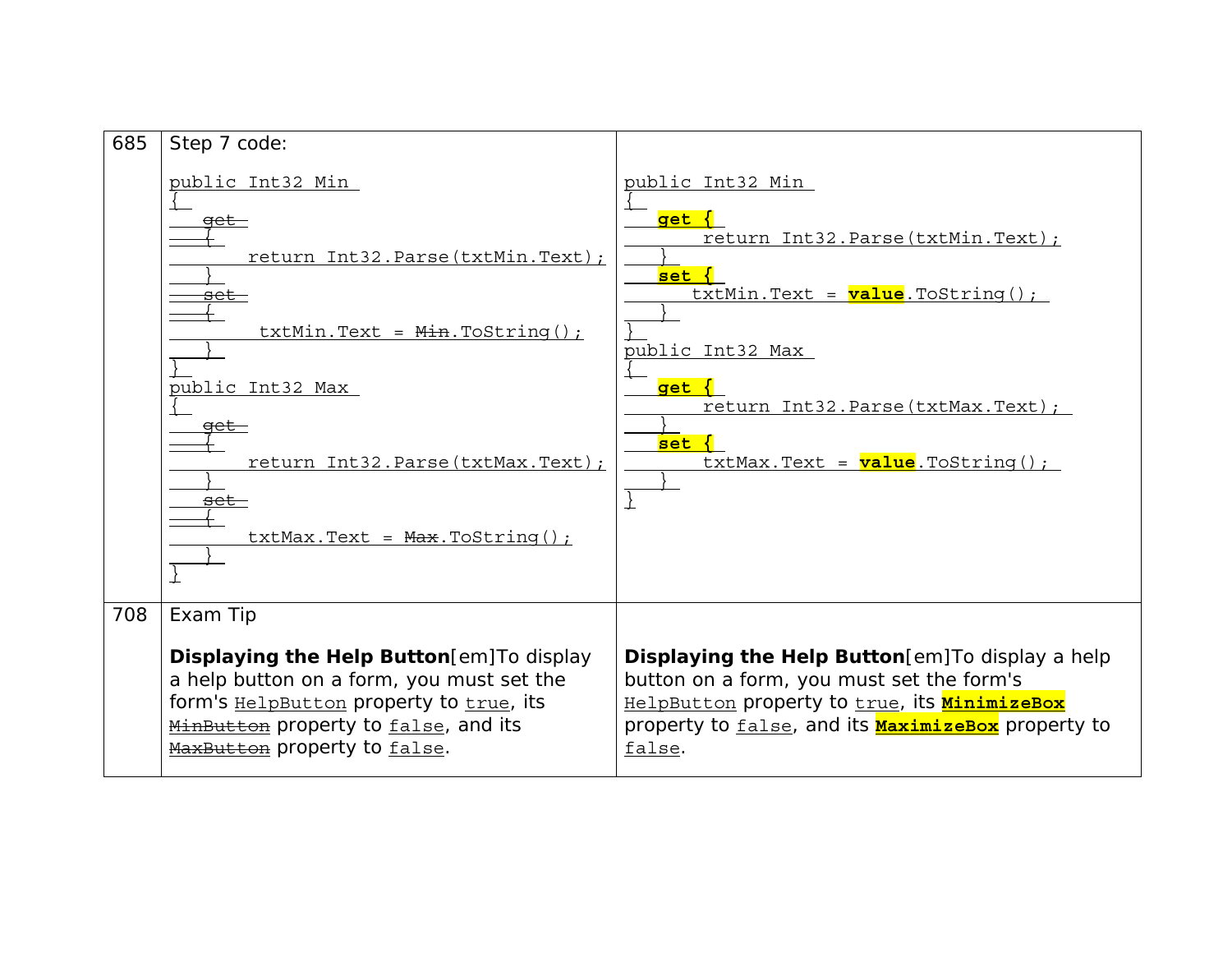| 710 | In the first and the fourth bullet point, change<br>InitialDisplay to InitialDelay                                    |                                                                                                                     |
|-----|-----------------------------------------------------------------------------------------------------------------------|---------------------------------------------------------------------------------------------------------------------|
| 722 | Step 4 code, line 15:                                                                                                 |                                                                                                                     |
|     | <u>Beep();</u>                                                                                                        | $Beep(200, 250)$ ;                                                                                                  |
| 724 | Step 5, option D:                                                                                                     |                                                                                                                     |
|     | Decrease the value of the InitialDispl<br>property.                                                                   | Decrease the value of the <b>InitialDelay</b> property.                                                             |
| 865 | Step 4, 1st sentence:                                                                                                 |                                                                                                                     |
|     | Select the newly created node under the Search-<br><b>Target Machine node and open the Properties</b><br>window.      | Select the newly created node under the Launch<br><b>Conditions</b> node and open the Properties window.            |
| 958 | Step 7 code, 14th line from bottom:                                                                                   |                                                                                                                     |
|     | string strSourceName = "StepByStep14 3" +<br>cbEventLogs. Text;                                                       | string strSourceName = "StepByStep14 3 " +<br>cbEventLogs. Text;                                                    |
|     | 1068 Top-left column (step 27), option D, 1st<br>sentence:<br>Create a <b>DataView</b> object that retrieves only the | Create a <b>DataView</b> object that retrieves only the<br>desired <b>columns</b> from the <b>DataTable</b> object. |
|     | desired tables from the <b>DataTable</b> object.                                                                      |                                                                                                                     |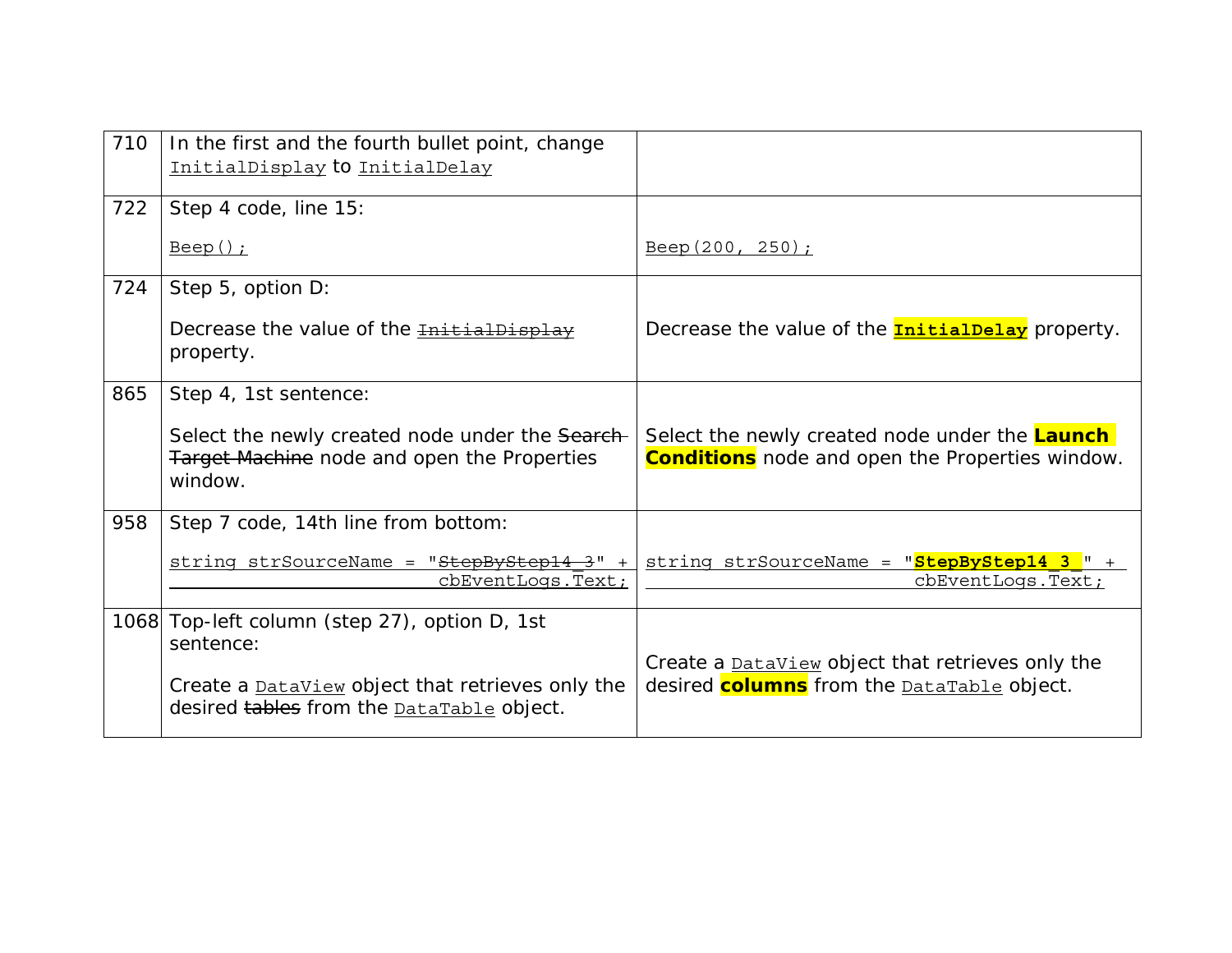| 1078 Question 74, answers:                       |                                              |
|--------------------------------------------------|----------------------------------------------|
| Α.                                               | Α.                                           |
| ArithmeticException<br>UnknownExcaption          | Arithmetic Exception<br>Unknown Exception    |
| <b>B.</b>                                        | <b>B.</b>                                    |
| ArithmeticException                              | Arithmetic Exception                         |
| $\mathsf{C}$ .                                   | $C$ .                                        |
| $Result =$<br>ArithmeticException<br>Cleaning Up | Result = Arithmetic Exception<br>Cleaning Up |
| D.                                               | $D$ .                                        |
| ArithmeticException<br>CleaningUp                | Arithmetic Exception<br>Cleaning Up          |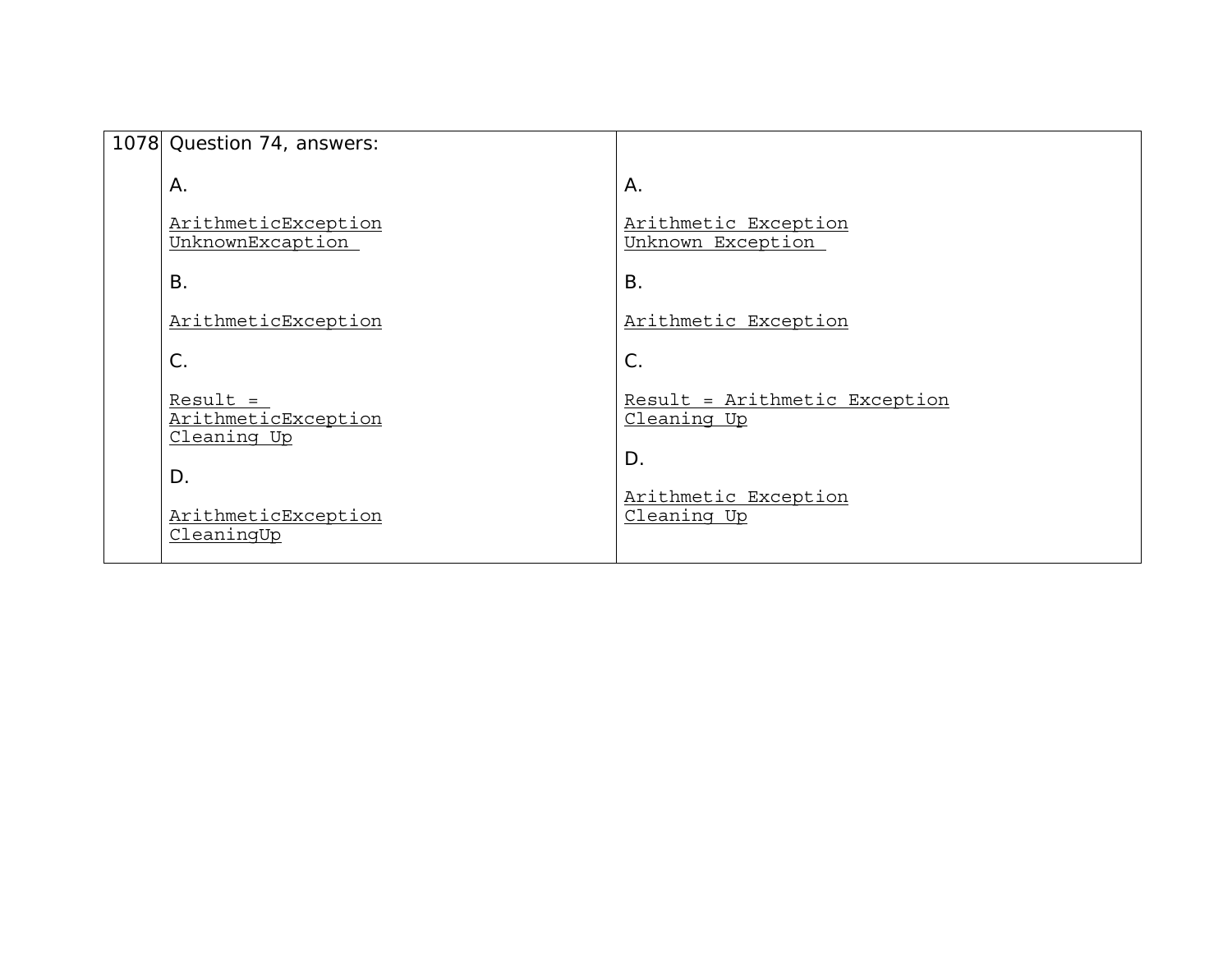| 1098 1st paragraph at top-left of page should read<br>as follows:                                                                                                                                                                                                                                                                                                                                                                                                                                                                                                                                                                                                           |  |
|-----------------------------------------------------------------------------------------------------------------------------------------------------------------------------------------------------------------------------------------------------------------------------------------------------------------------------------------------------------------------------------------------------------------------------------------------------------------------------------------------------------------------------------------------------------------------------------------------------------------------------------------------------------------------------|--|
| You may also count as elective one of the four<br>core exams 70-305, 70-306, 70-315, and 70-<br>316. The elective exam must be from the<br>opposite technology as the exam that you<br>counted as core. For example, if you take the<br>exam "Developing and Implementing<br>Windows-based Applications With Visual C#<br>.NET and Visual Studio .NET" (Exam 70-316)<br>as a core exam, you can take either the<br>"Developing and Implementing Web<br>Applications With Visual C# .NET and Visual<br>Studio .NET" (Exam 70-315) or the<br>"Developing and Implementing Web<br>Applications With Visual Basic .NET and Visual<br>Studio .NET" (Exam 70-305) as an elective. |  |
|                                                                                                                                                                                                                                                                                                                                                                                                                                                                                                                                                                                                                                                                             |  |

# **Third printing errata**

| Pg  | <b>Error</b>                   | Correction                                                                         |
|-----|--------------------------------|------------------------------------------------------------------------------------|
| 36  | Step 3, delete second sentence | and replace with:                                                                  |
|     |                                | Text in the title bar can be manipulated through the<br>Text property of the form. |
| 101 | Key Terms                      |                                                                                    |
|     | GDI <sub>T</sub>               | $GDI +$                                                                            |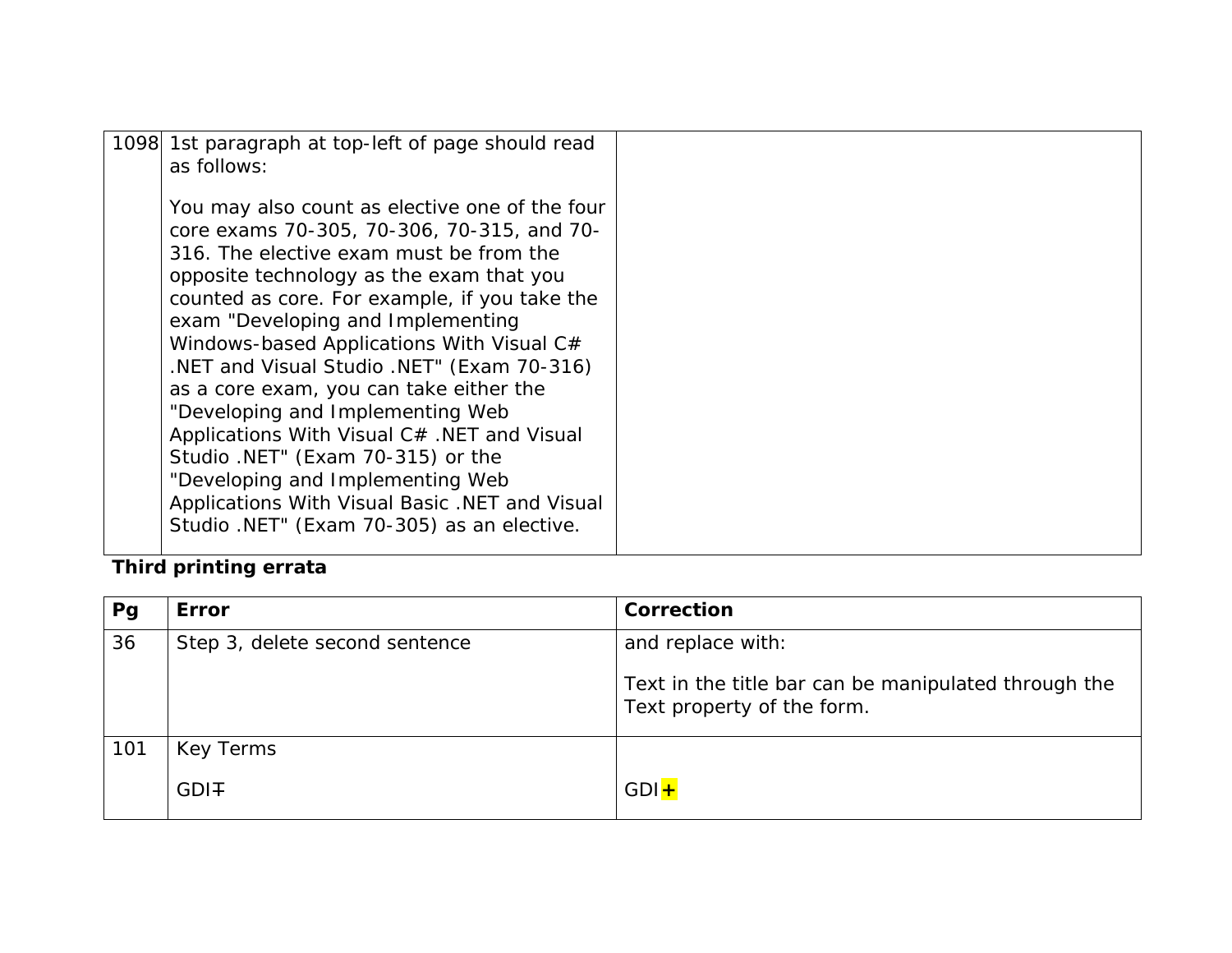| 126 | Step 3, last sentence:                                                                                                |                                                                                                                                                                                                                |
|-----|-----------------------------------------------------------------------------------------------------------------------|----------------------------------------------------------------------------------------------------------------------------------------------------------------------------------------------------------------|
|     | Change the <b>Text</b> properties for the <b>CheckBox</b><br>controls as &Bachelor's degree and<br>L&Master's degree. | Change the <b>Text</b> properties for the <b>CheckBox</b> controls<br>as &Bachelor's degree and &Master's degree.                                                                                              |
| 133 | Step 4, after RadioButton                                                                                             | add the following sentence:                                                                                                                                                                                    |
|     |                                                                                                                       | Change the DropDownStyle property of cboControls<br>to DropDownList.                                                                                                                                           |
| 139 | Step 2:                                                                                                               |                                                                                                                                                                                                                |
|     | set ShowIntaskBar to False, set                                                                                       | set <u>ShowIn<mark>T</mark>ask<mark>b</mark>ar</u> to <u>false</u> , set                                                                                                                                       |
| 158 | Step 5, delete first sentence                                                                                         | and replace with:                                                                                                                                                                                              |
|     |                                                                                                                       | Invoke the Properties window for the clbscripts<br>control and click the Events icon.                                                                                                                          |
| 161 | Step 3, delete sentence up to colon                                                                                   | and replace with:                                                                                                                                                                                              |
|     |                                                                                                                       | For the chocolor control, change the Sorted property<br>to true and the <b>DropDownStyle</b> property to<br>DropDownList. Add the following names to the items<br>collection via the String Collection Editor: |
| 184 | Step 3, first sentence:                                                                                               |                                                                                                                                                                                                                |
|     | five RadioButton controls (rbOK,<br>rbOKECancel,                                                                      | five RadioButton controls (rbOK, rbOKCancel,                                                                                                                                                                   |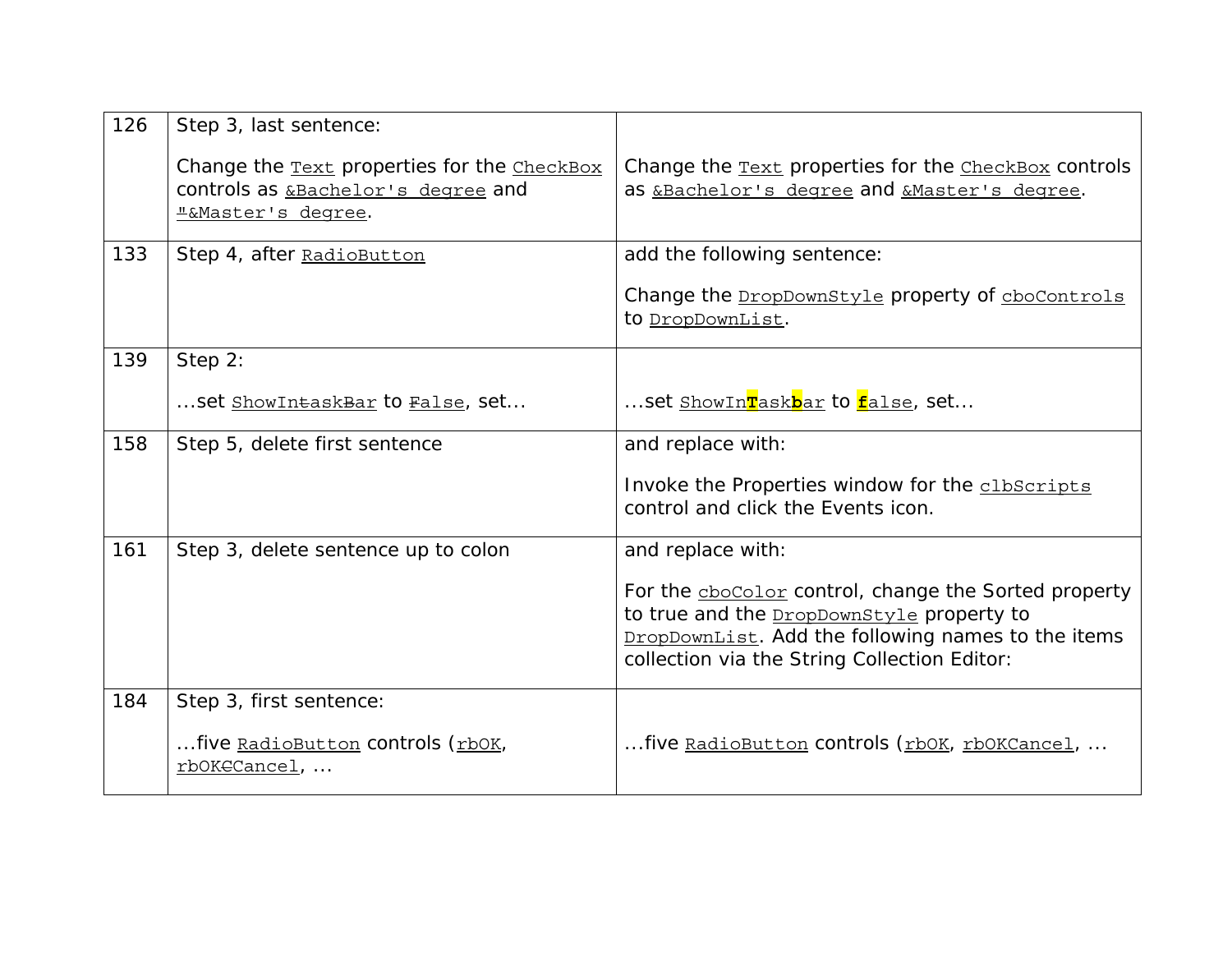| 198 | Table 2.30, third entry, second column:                                   |                                                                                |
|-----|---------------------------------------------------------------------------|--------------------------------------------------------------------------------|
|     | mnuContextpaste                                                           |                                                                                |
|     |                                                                           | mnuContextPaste                                                                |
| 218 | Exercise 2.2, No. 3, last line:                                           |                                                                                |
|     | <u>(mnuFileRecentFiles</u> ), and <u>E&amp;xit</u><br>( <u>mnuExit</u> ). | (mnuFileRecentFiles), and E&xit (mnu <mark>File</mark> Exit).                  |
| 219 | No. 5, delete fourth and fifth code lines:                                |                                                                                |
|     | private System.Windows.Forms.MainMenu<br><del>mnuMainMenu:</del>          |                                                                                |
| 253 | No. 6, next-to-last line of code on page:                                 |                                                                                |
|     | // the UnhandledException of the<br>AppDomain object                      | the UnhandledException event of the<br>AppDomain object                        |
| 514 | Step 2, third line:                                                       |                                                                                |
|     | and a <b>Button</b> control ( <b>btn</b> Add) on the form.<br>Figure 6.25 | and a <b>Button</b> control (btn <b>Update</b> ) on the form.<br>Figure 6.25   |
| 543 | Step 2, third line:                                                       |                                                                                |
|     | and one <b>Button</b> control (btnAdd) on the<br>form. Figure 6.25        | and one <b>Button</b> control (btn <b>Update</b> ) on the form.<br>Figure 6.25 |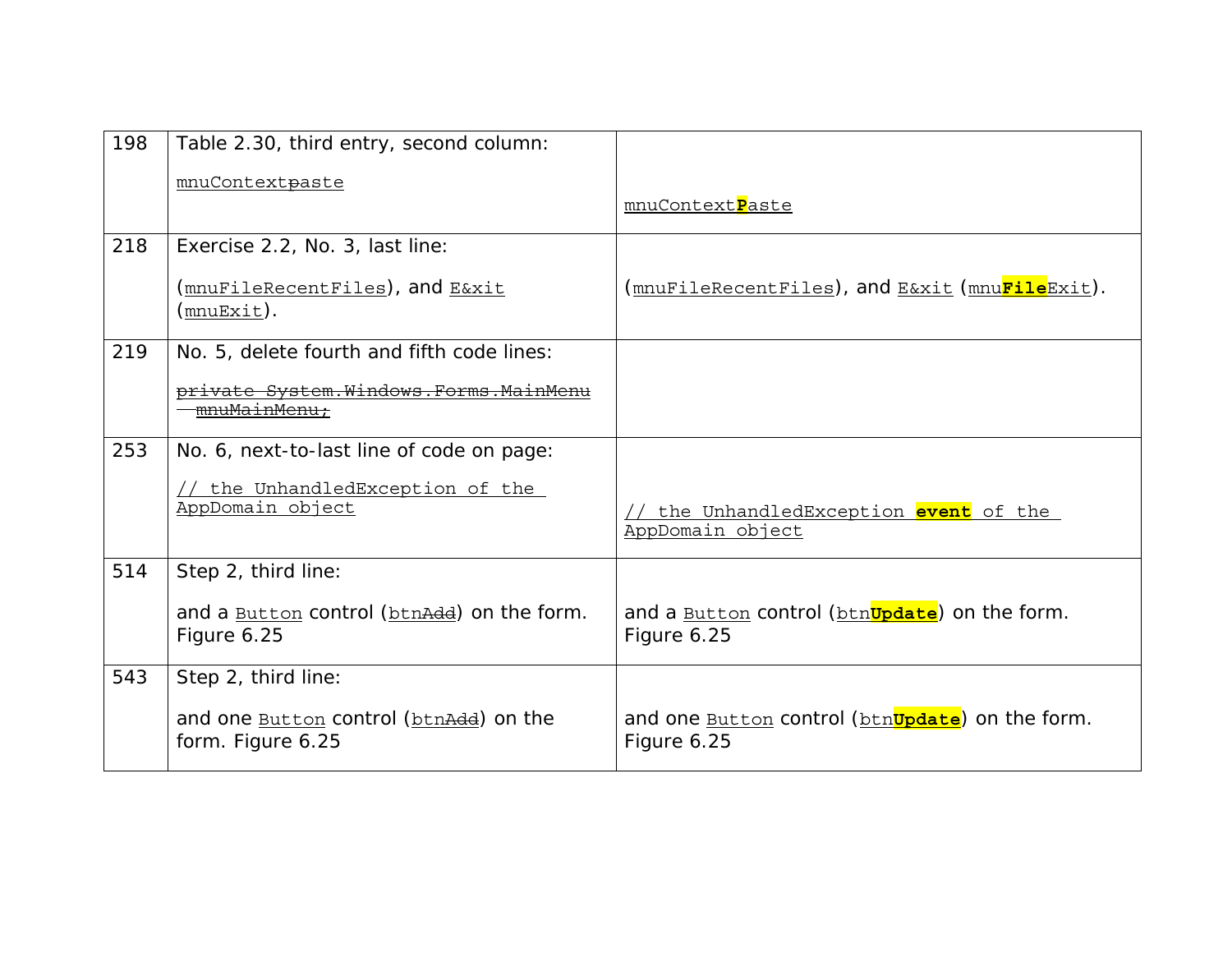| 551 | Exercise 6.3, No. 3, after last line of code                                                                                                 |  | add:                                                                                                                                                                                                                                                                     |
|-----|----------------------------------------------------------------------------------------------------------------------------------------------|--|--------------------------------------------------------------------------------------------------------------------------------------------------------------------------------------------------------------------------------------------------------------------------|
|     |                                                                                                                                              |  | SqlConnection cnn = new SqlConnection ("Data Source=(local);"<br>+ "Initial Catalog=Northwind; Integrated Security=SSPI");<br>DataSet $ds = new Database()$ ;<br>$SqlDataAdapter$ daCust = new SqlDataAdapter();<br>$Sq1DataAdapter$ daOrders = new $Sq1DataAdapter()$ ; |
| 580 | No. 7, first line:                                                                                                                           |  |                                                                                                                                                                                                                                                                          |
|     | Place a Label control, a TextBox control<br>named txt <del>Customers</del> ,                                                                 |  | Place a Label control, a TextBox control named<br>txt <mark>Country</mark> ,                                                                                                                                                                                             |
| 606 | Step 3:                                                                                                                                      |  |                                                                                                                                                                                                                                                                          |
|     | named Culture, and a ListBox control<br>named lbInfo on the form.                                                                            |  | named <b>txt</b> Culture, and a ListBox control named<br>1bInfo on the form.                                                                                                                                                                                             |
| 627 | Step 4, eighth code line:                                                                                                                    |  |                                                                                                                                                                                                                                                                          |
|     | txtTest.Text);                                                                                                                               |  | txtText.Text);                                                                                                                                                                                                                                                           |
| 739 | Step 5, ninth code line:                                                                                                                     |  |                                                                                                                                                                                                                                                                          |
|     | Pen penYellow = new Pen(Color.Blue,<br>20;                                                                                                   |  | Pen penYellow = new Pen(Color. $Yelllow$ , 20);                                                                                                                                                                                                                          |
| 762 | with:<br>Second column, replace<br>lines $5$ (// Build and<br>// Build and print a string of data<br>print a) through 23<br>$(fltCurrent)$ ; |  | for (int intI = $0$ ; intI < ds. Tables ["Results"]. Columns. Count; intI++)<br>e.Graphics.DrawString(dr[intI].ToString(), fnt, Brushes.Black, intI*200, fltCurrentY);                                                                                                   |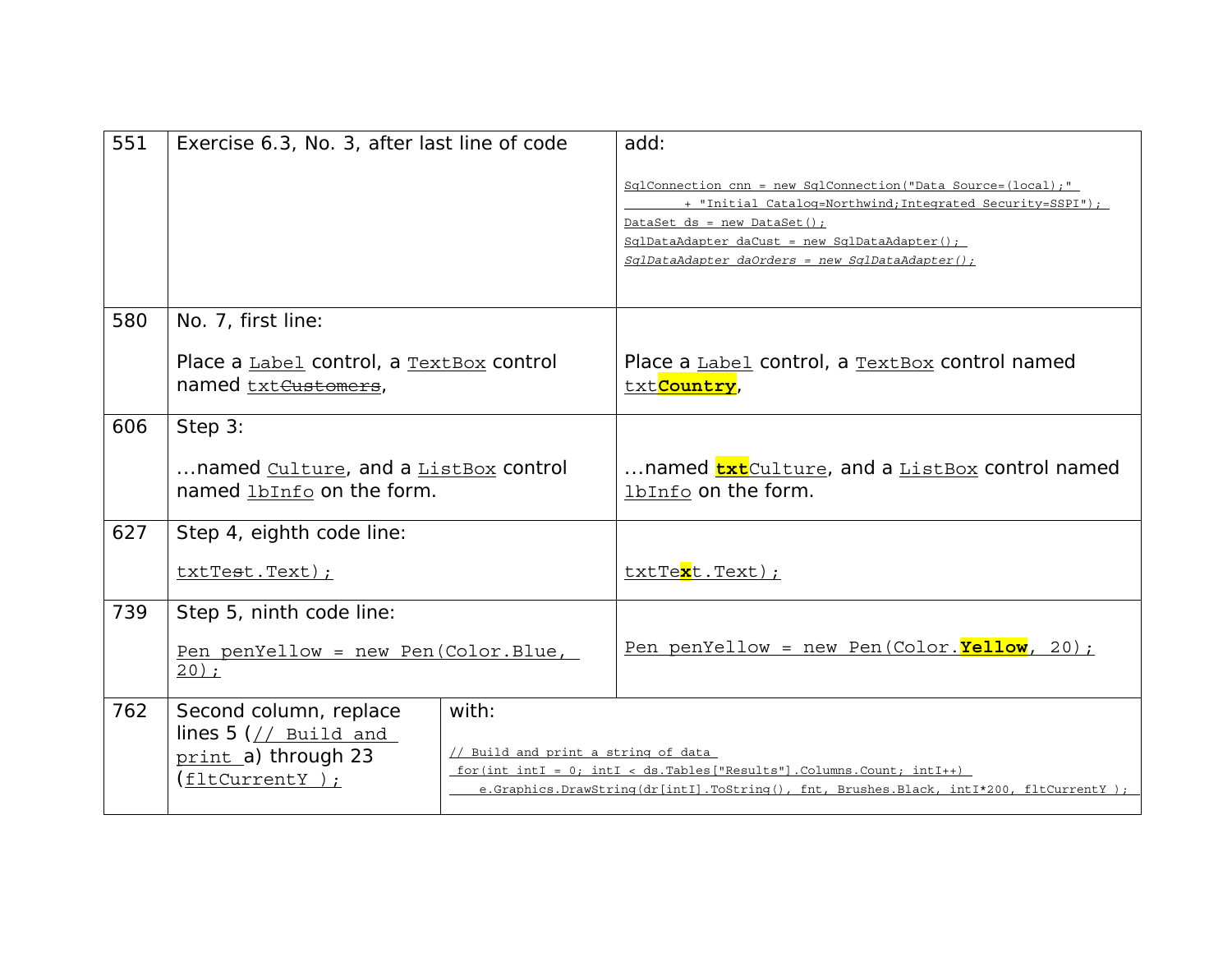| 796- | Replace Steps 6-8 | with:                                                                                                                                                                                                                                                                                                                                                                                                                                                                                                                                                                                        |
|------|-------------------|----------------------------------------------------------------------------------------------------------------------------------------------------------------------------------------------------------------------------------------------------------------------------------------------------------------------------------------------------------------------------------------------------------------------------------------------------------------------------------------------------------------------------------------------------------------------------------------------|
| 797  |                   | Add a new Application configuration file<br>6.<br>(App. config) to the project. Each time you<br>build the project, App.config will be copied to<br>the project's output folder and renamed to<br>AssemblyFileName.config (for example,<br>StepByStep12 3.exe.config). Add the<br>following configuration data to the App. config<br>file:                                                                                                                                                                                                                                                   |
|      |                   | $\leq$ ?xml version="1.0" encoding ="utf-8" ?><br><configuration><br/><system.diagnostics><br/><switches><br/><add name="FactorialTrace" value="4"></add><br/></switches><br/></system.diagnostics><br/></configuration>                                                                                                                                                                                                                                                                                                                                                                     |
|      |                   | 7 <sub>1</sub><br>Run the project, using the default Debug<br>configuration. Enter the value 5; note that all<br>messages appear in the output window. Enter<br>a negative value and then a large value, and<br>you see all the errors and warning messages.<br>Close the form. Modify the configuration file to<br>change the value of <b>FactorialTrace</b> to 3. Run<br>the project again, you should now see all<br>messages except the one set with TraceLevel<br>as Verbose. Repeat the process, with values of<br>FactorialTrace in the configuration file<br>changed to 2, 1, and 0. |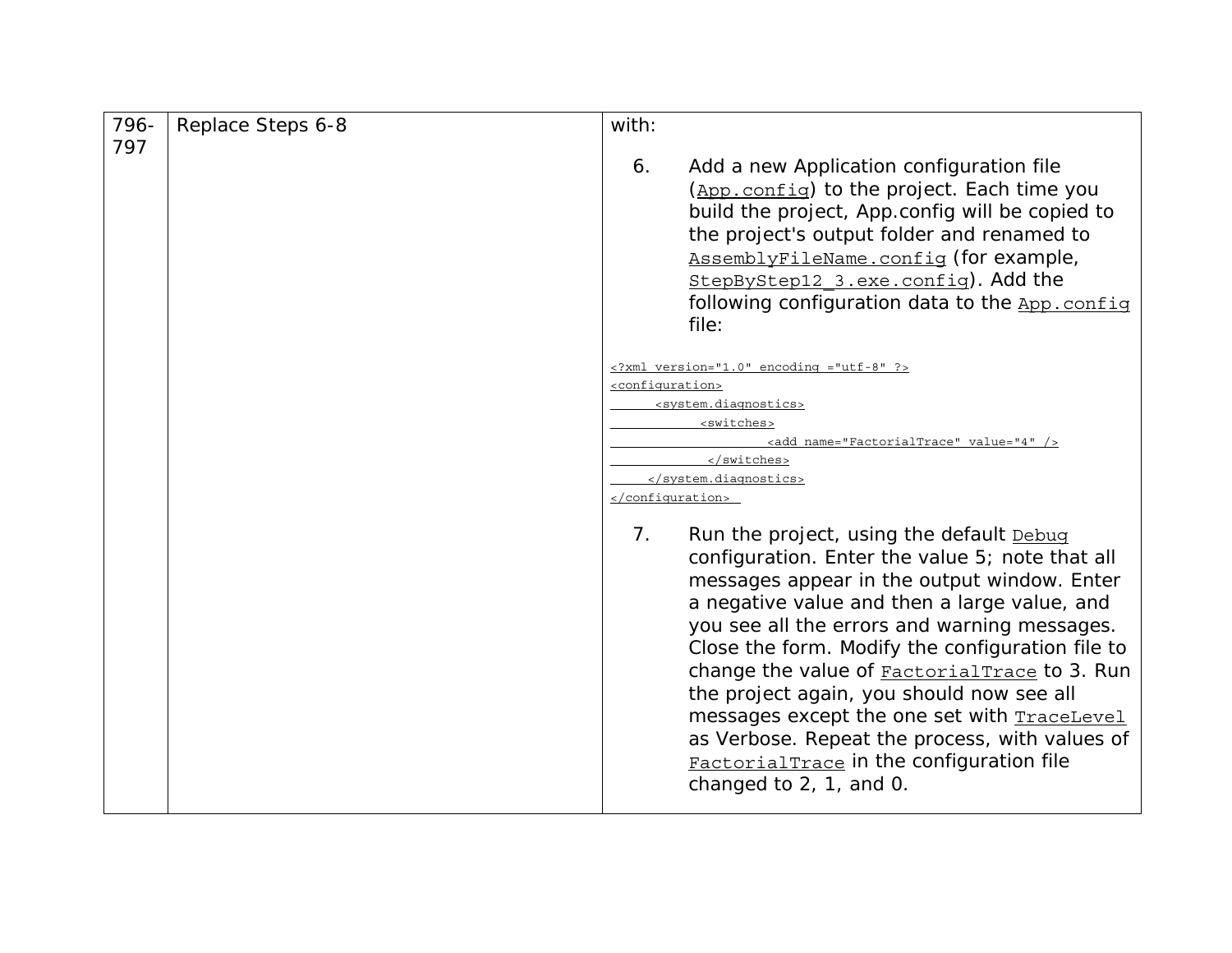|             |                                      | 8.<br>Modify the program to change all Debug<br>statements to <b>Trace</b> statements and then<br>repeat Step 7, using the Release<br>configuration. |
|-------------|--------------------------------------|------------------------------------------------------------------------------------------------------------------------------------------------------|
| 796-<br>797 | Delete Steps 9-10                    |                                                                                                                                                      |
| 799         | Step 5, first line of code:          |                                                                                                                                                      |
|             | private void StepByStep12 4 Load (   | Private void FactorialCalculator Load (                                                                                                              |
| 820         | At the end of No. 4                  | add:                                                                                                                                                 |
|             |                                      | Add the following using directive at the top of the<br>program:                                                                                      |
|             |                                      | using System. Diagnostics;                                                                                                                           |
| 821         | At the end of No. 8                  | add:                                                                                                                                                 |
|             |                                      | Add a new Application configuration file (App. confiq)<br>to the project.                                                                            |
| 821         | No. 12, at the end of first sentence | add:                                                                                                                                                 |
|             |                                      | and then repeat Step 11, using the Release<br>configuration.                                                                                         |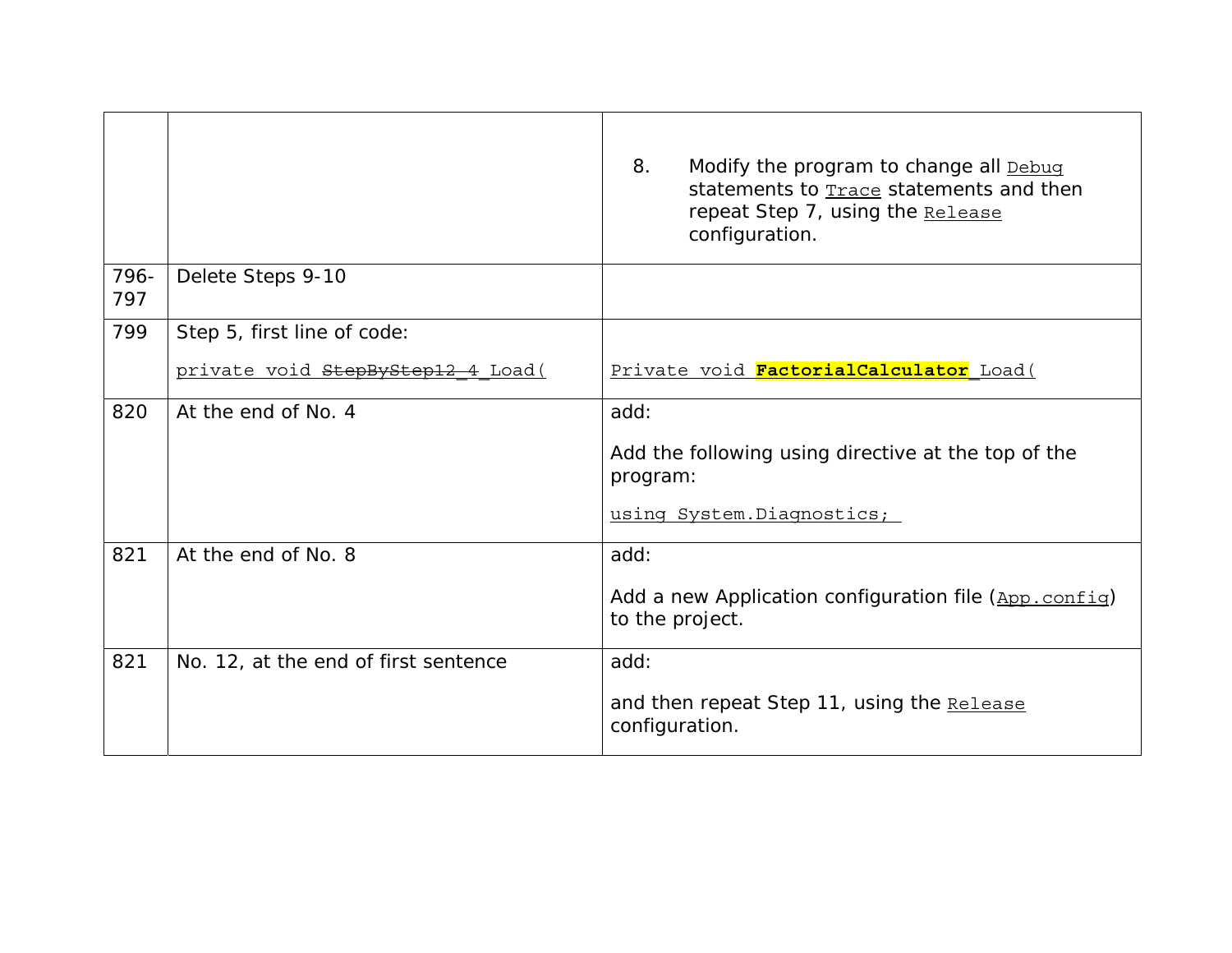| 855 | Step 7, second line:<br>pane of the editor and select Add, Create-<br>Folder, Rename | pane of the editor and select Add, Folder. Rename                                  |
|-----|--------------------------------------------------------------------------------------|------------------------------------------------------------------------------------|
| 903 | Step 1:                                                                              |                                                                                    |
|     | In Solution Explorer, add a Visual C# Class-<br>Library project                      | In Solution Explorer, add a Visual C# <b>Windows</b><br><b>Application</b> project |
| 962 | After No. 2                                                                          | add:                                                                               |
|     |                                                                                      | Add the following using directive at the top of the<br>program:                    |
|     |                                                                                      | using System. Diagnostics;                                                         |
| 968 | Step 3, fourth line:                                                                 |                                                                                    |
|     | (chChounterName), Counter Type<br><u>(chCounterType</u> ), Time                      | (chCounterName), Counter Type (chCounterType),<br>Time                             |
| 980 | Top of second column, second line:                                                   |                                                                                    |
|     | (chChounterName), Counter Type<br>(chCounterType),                                   | (chCounterName), Counter Type (chCounterType),                                     |
| 980 | No. 4, second sentence:                                                              |                                                                                    |
|     | Set its <b>Enabled property to <i>Erue</i></b> and its<br>Interval property to 1000. | Set its Interval property to 1000.                                                 |